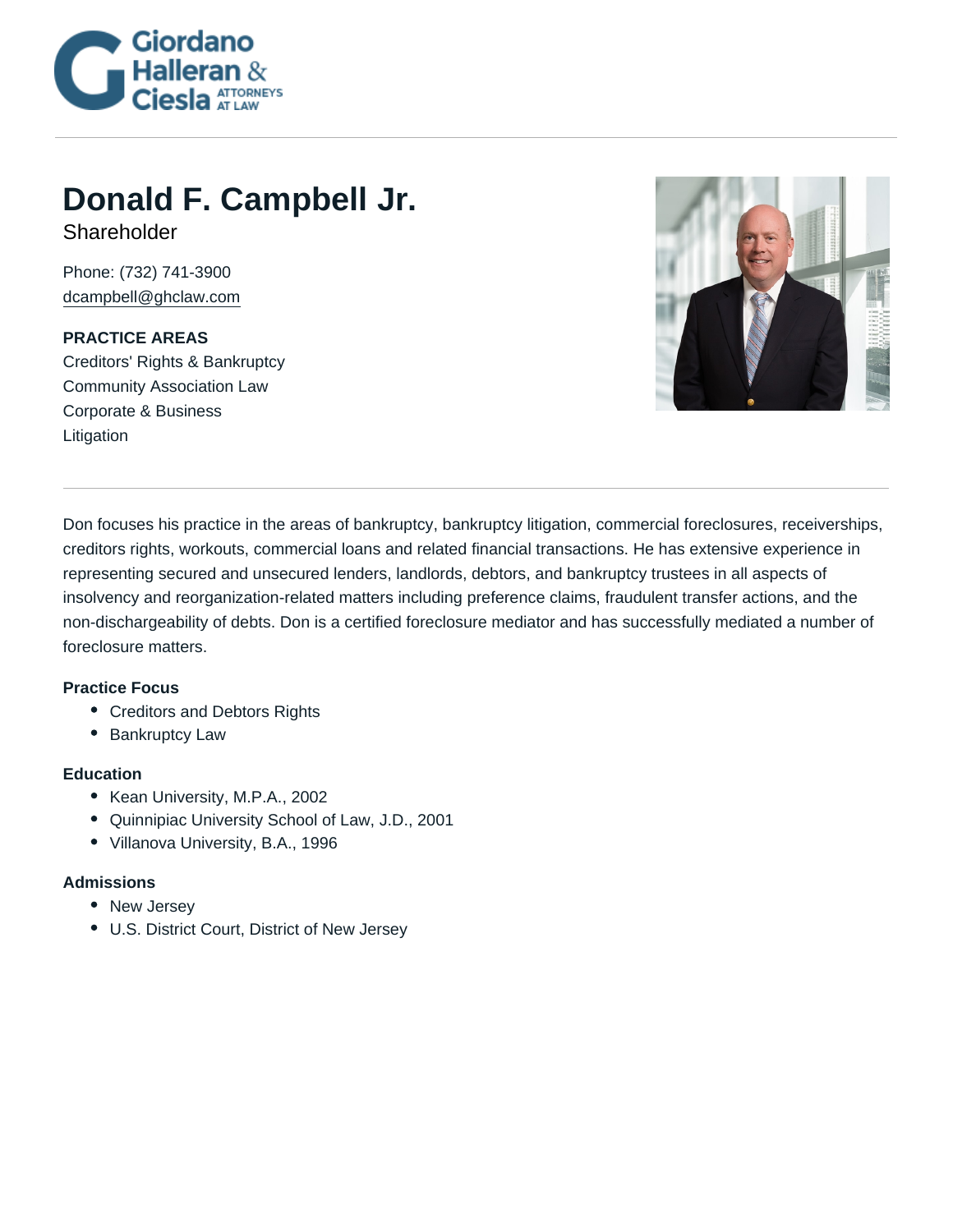

#### **Honors/Awards**

- [Voted a 2020 Monmouth County Top Lawyer,\\*](https://issuu.com/wainscotmedia/docs/monmouth_health_and_life_october_november_2020) Monmouth Health & Life, October 2020
- [Voted a 2018 Monmouth County Top Lawyer,\\*](https://issuu.com/wainscotmedia/docs/monmouth_health___life_nov_18_dig_e) Monmouth Health & Life, November 2018
- [Appointed by Monmouth County Chancery Court as Special Master to conduct the foreclosure sale of a](http://bankruptcyblognj.com/donald-campbell-appointed-special-master-to-conduct-foreclosure-sale-of-a-farm-located-in-two-counties/) [farm located in two counties](http://bankruptcyblognj.com/donald-campbell-appointed-special-master-to-conduct-foreclosure-sale-of-a-farm-located-in-two-counties/)
- Selected for inclusion in Best Lawyers\*
- \* [Award Methodology Description](http://69.63.128.21/65C0C8/assets/files/documents/VARIOUS%20AWARD%20METHODOLOGY%20DESCRIPTIONS.pdf)



#### **Professional Activities**

- Member of the New Jersey State Bar Association
- Member of the Monmouth County Bar Association
- Member of the Bankruptcy Inn of Court for the District of New Jersey
- Member of the American Bankruptcy Institute
- Member of the Turnaround Management Association
- Register of Mediators for the United States Bankruptcy Court for the District of New Jersey

#### **Other Professional and Personal Information**

Prior to joining the firm, Don served a judicial clerkship for the Honorable Robert A. Fall, J.A.D. He obtained his law degree from Quinnipiac University School of Law, a Masters Degree in Public Administration from Kean University and his undergraduate degree from Villanova University. He served in the United States Army Reserve from 1996-2001 as a 2nd Lieutenant, Airborne, and is a recipient of the Patriots of America Award.